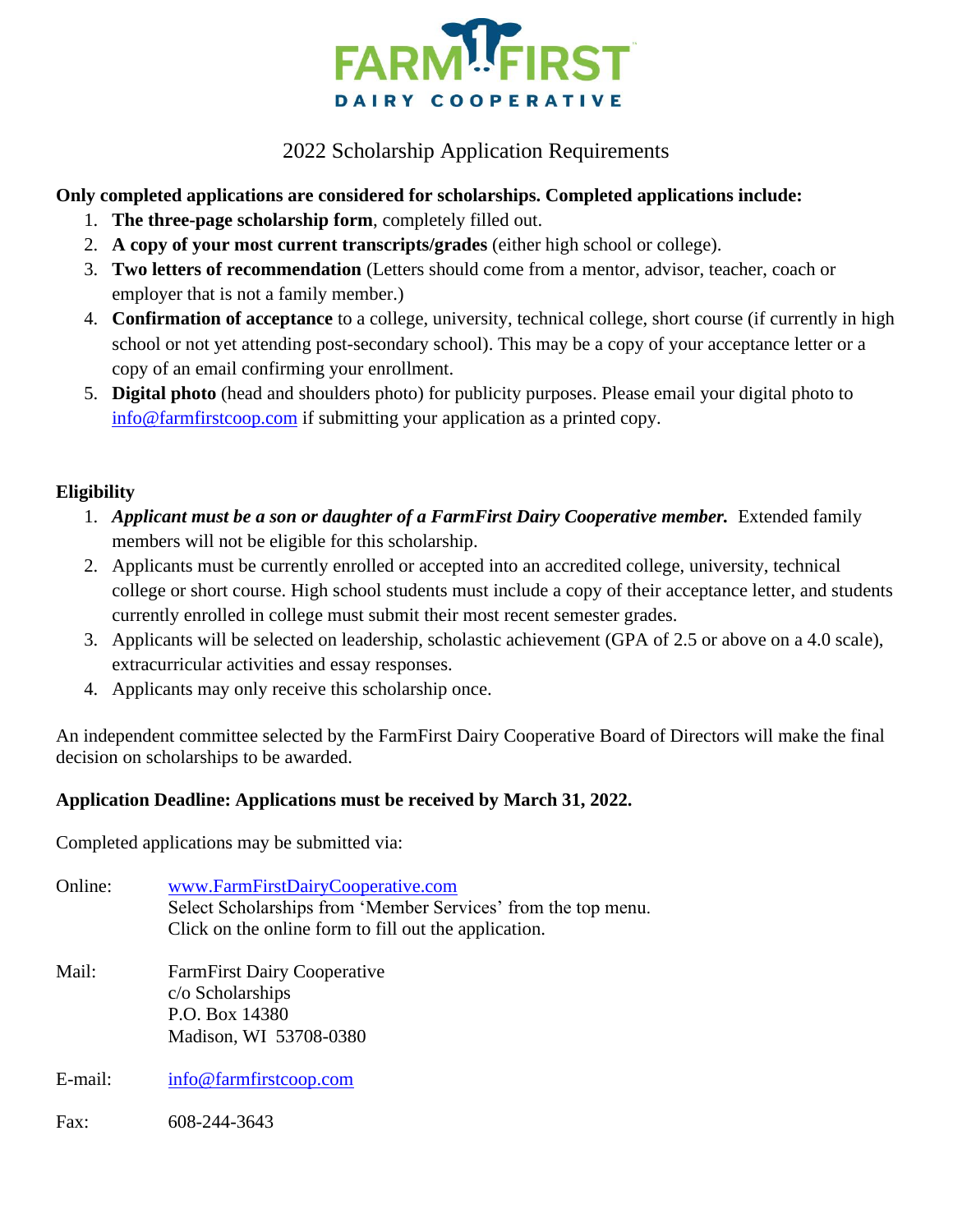

# **SCHOLARSHIP APPLICATION FORM**

#### **GENERAL:**

|                          |                                                                            | Email of Parent(s) or Legal Guardian (if applicable): 1992. [20] All and Supplicable Discover 10 All and Supplicable Discover 10 All and Supplicable Discover 10 All and Supplicable Discover 10 All and Supplication of Disco |
|--------------------------|----------------------------------------------------------------------------|--------------------------------------------------------------------------------------------------------------------------------------------------------------------------------------------------------------------------------|
|                          |                                                                            |                                                                                                                                                                                                                                |
|                          |                                                                            |                                                                                                                                                                                                                                |
| (For Publicity Purposes) |                                                                            | <u> 1989 - Johann Stoff, amerikansk politiker (d. 1989)</u>                                                                                                                                                                    |
|                          |                                                                            |                                                                                                                                                                                                                                |
|                          |                                                                            |                                                                                                                                                                                                                                |
| <b>SELECT ONE:</b>       | Yes, I am currently attending High School.                                 |                                                                                                                                                                                                                                |
|                          |                                                                            |                                                                                                                                                                                                                                |
| High School GPA: _______ |                                                                            |                                                                                                                                                                                                                                |
|                          |                                                                            |                                                                                                                                                                                                                                |
|                          |                                                                            |                                                                                                                                                                                                                                |
|                          | <b>Theory Eq. 1.5 Yes, I am currently attending Post-Secondary School.</b> |                                                                                                                                                                                                                                |
|                          |                                                                            |                                                                                                                                                                                                                                |
|                          |                                                                            | # of Semesters Completed: ________                                                                                                                                                                                             |
|                          |                                                                            |                                                                                                                                                                                                                                |
|                          |                                                                            |                                                                                                                                                                                                                                |
|                          |                                                                            |                                                                                                                                                                                                                                |
|                          |                                                                            |                                                                                                                                                                                                                                |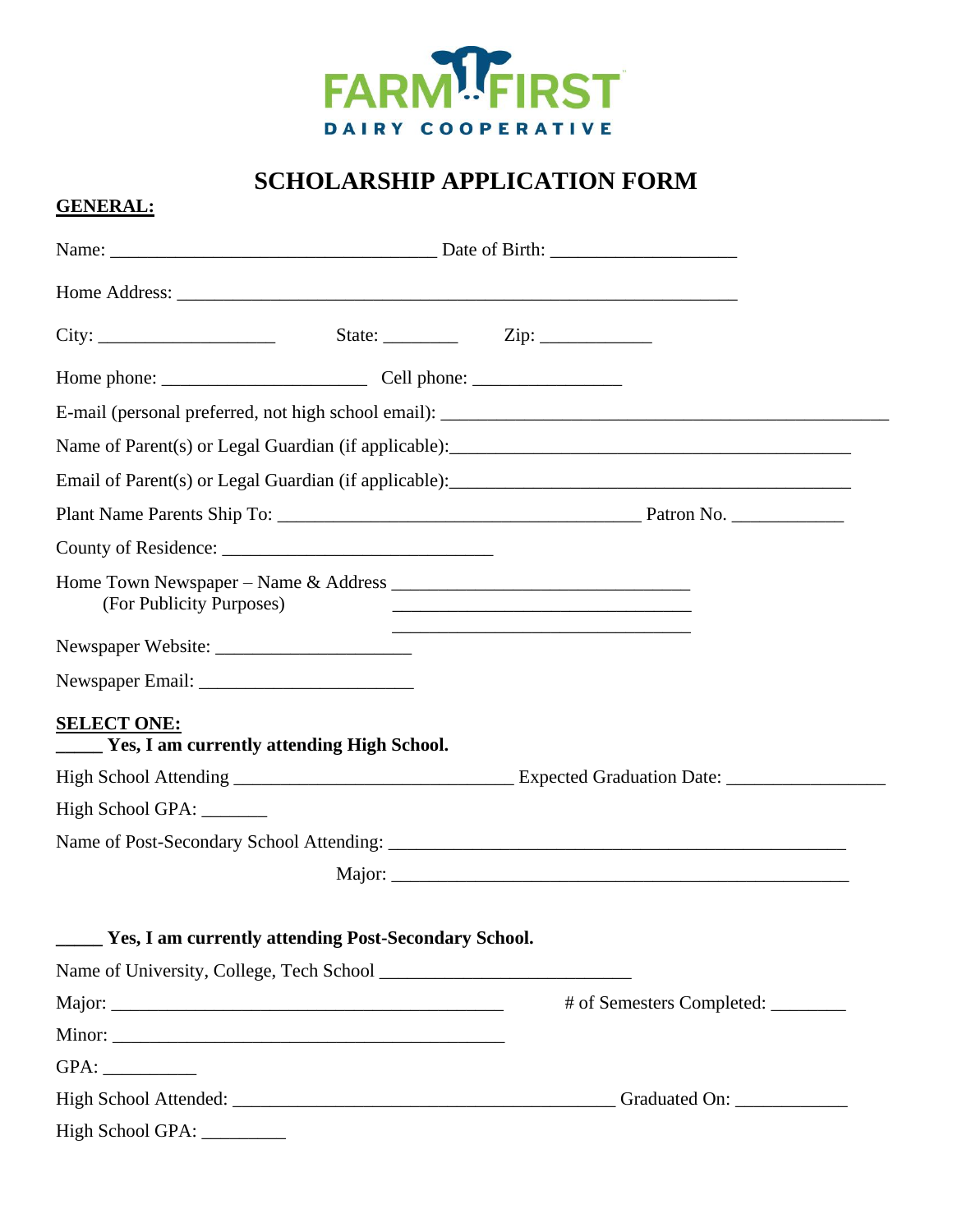# PLEASE ANSWER/COMPLETE THE FOLLOWING: (You may use a separate piece of paper.)

Involvement in Membership Organizations (including Breed Associations, etc...)

| <b>Organization Name:</b> | member: | Years as a Offices Held: |
|---------------------------|---------|--------------------------|
|                           |         |                          |
|                           |         |                          |
|                           |         |                          |
|                           |         |                          |
|                           |         |                          |
|                           |         |                          |

Summarize work experience (on and off the farm – include duties performed): \_\_\_\_\_\_\_\_\_\_\_\_\_\_\_\_\_\_\_\_\_\_\_

Note honors and awards received (4-H, FFA, Scholastic, Athletic, Community, etc): \_\_\_\_\_\_\_\_\_\_\_\_\_\_\_\_\_\_\_\_\_\_\_\_\_\_\_\_

List other activities in school or the community in which you participated in: